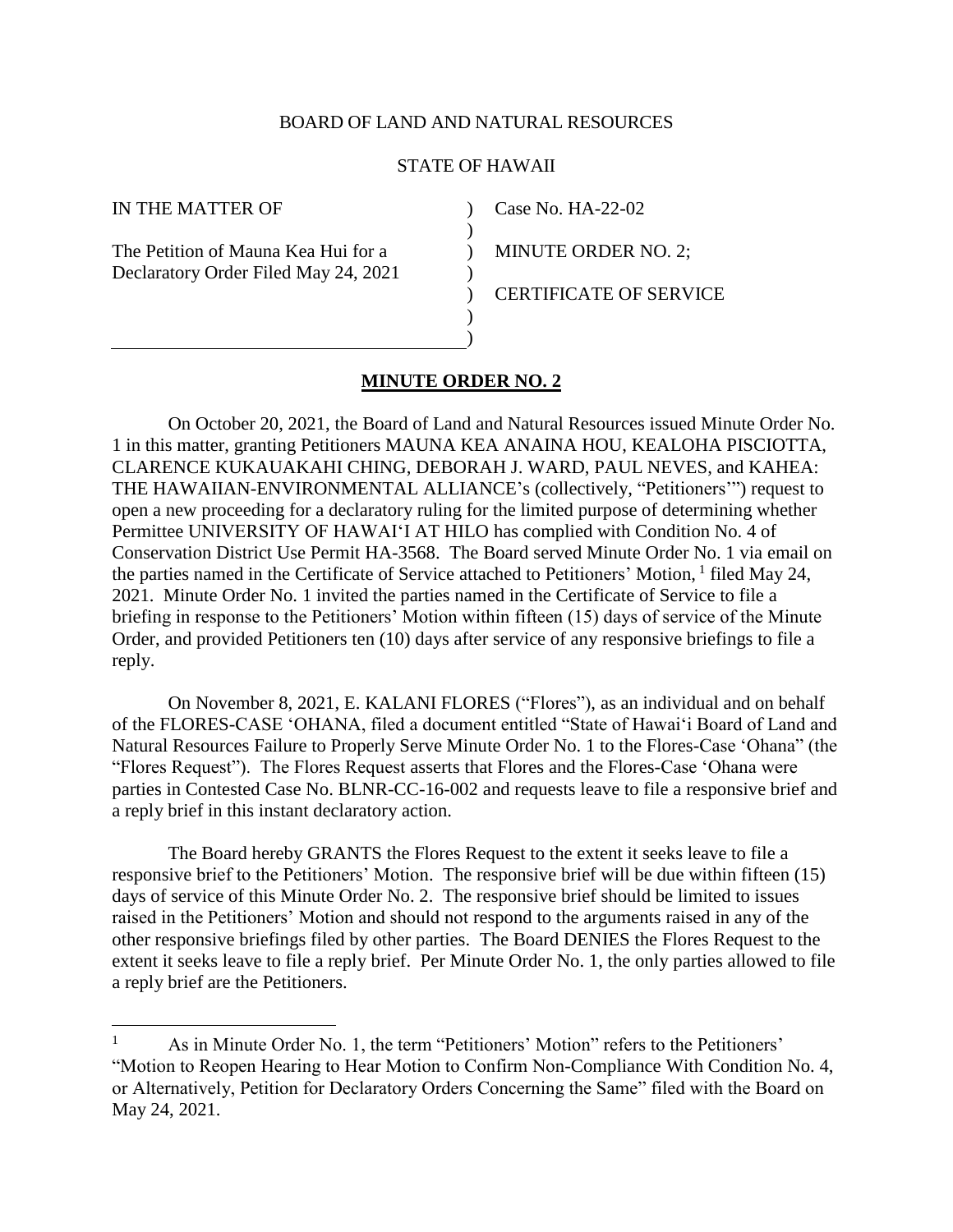The Petitioners will be allowed to file a reply to any responsive brief filed by Flores and the Flores-Case 'Ohana within ten (10) days of service of any such responsive brief.

The Board has also been made aware that emails to two other parties on the certificate of service – Stephanie-Malia Tabbada and J. Leina'ala Sleightholm – have bounced back as undeliverable. Thus, this Minute Order No. 2 along with copies of the Petitioner's Motion and Minute Order No. 1 will be served on Tabbada and Sleightholm via U.S. mail at the addresses last on file with the Board in connection with Contested Case No. BLNR-CC-16-002. Pursuant to Hawaii Administrative Rule ("HAR") § 13-1-13.2, Tabbada and Sleightholm may file and serve responsive briefs to the Petitioner's Motion within seventeen (17) days of the date shown on the certificate of service of this Minute Order.<sup>2</sup> If Tabbada and Sleightholm wish to be served electronically only, they should indicate so and provide their correct email addresses in their briefings. The Petitioners may file a reply brief within ten (10) days of service of any responsive briefings by Tabbada or Sleightholm.

All documents filed in this case shall use the caption above. All documents shall be filed with Michael Cain, Custodian of Records, by sending an electronic copy (PDF) to [Michael.cain@hawaii.gov.](mailto:Michael.cain@hawaii.gov) Documents sent after 4:30 p.m. shall be treated as filed the following business day. An electronic copy (PDF) of the filing shall be sent to the parties and to the Deputy Attorneys General advising the Hearings Officer and the Board at [linda.l.chow@hawaii.gov](mailto:linda.l.chow@hawaii.gov) and [lauren.k.chun@hawaii.gov.](mailto:lauren.k.chun@hawaii.gov) Documents shall be served on the parties by the means set forth in the certificate of service to this Minute Order. The Flores Request was served on the Board via email, and thus, this Minute Order No. 2 and the certificate of service will indicate that service on Flores and the Flores-Case 'Ohana will be made via email to Flores at [08ef80@gmail.com.](mailto:08ef80@gmail.com)

DATED: Honolulu, Hawaii, \_\_\_\_\_\_\_\_\_\_\_\_\_\_\_\_\_\_\_\_\_. Nov 19, 2021Sgame Q. Code [\\_\\_\\_\\_\\_\\_\\_\\_\\_\\_\\_\\_\\_\\_\\_\\_\\_\\_\\_\\_\\_\\_\\_\\_\\_\\_\\_\\_\\_\\_\\_](https://stateofhawaii.na1.adobesign.com/verifier?tx=CBJCHBCAABAAnqucc-AoyLru9480hsy6jH3_M4OQvGG-)  SUZANNE D. CASE, Chairperson Board of Land and Natural Resources

[\\_\\_\\_\\_\\_\\_\\_\\_\\_\\_\\_\\_\\_\\_\\_\\_\\_\\_\\_\\_\\_\\_\\_\\_\\_\\_\\_\\_\\_\\_\\_](https://adobefreeuserschannel.na1.documents.adobe.com/verifier?tx=CBJCHBCAABAAnqucc-AoyLru9480hsy6jH3_M4OQvGG-) 

 $\overline{a}$ 

CHRISTOPHER YUEN, Board Member

DOREEN NĀPUA CANTO, Board Member

[\\_\\_\\_\\_\\_\\_\\_\\_\\_\\_\\_\\_\\_\\_\\_\\_\\_\\_\\_\\_\\_\\_\\_\\_\\_\\_\\_\\_\\_\\_\\_](https://na1.documents.adobe.com/verifier?tx=CBJCHBCAABAAnqucc-AoyLru9480hsy6jH3_M4OQvGG-) 

## [SIGNATURES CONTINUE ON FOLLOWING PAGE]

Do-Ga

<sup>&</sup>lt;sup>2</sup> HAR § 13-1-13.2 states: "Whenever a person has the right or is required to do some act within a prescribed period after the service of a document upon the person and the document is served by mail, two days shall be added to the prescribed period." Thus, while Flores and the Flores-Case 'Ohana will have 15 days after the date they are served by email to file their responsive brief, because Tabbada and Sleightholm will be served by U.S. mail only, they will have 17 days after the date of mailing shown on the certificate of service to file their responsive brief.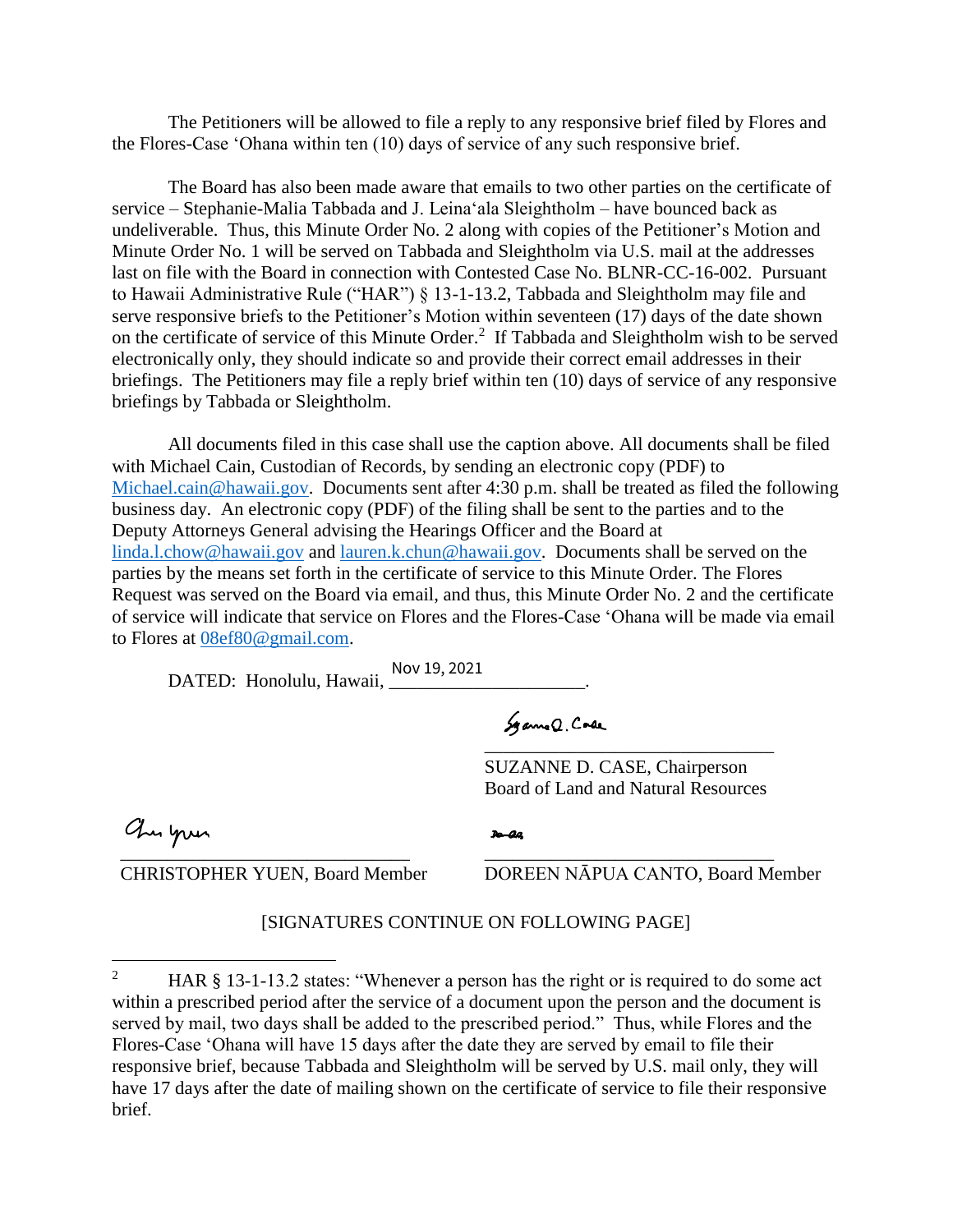Samle

**THOMAS OI, Board Member** 

vernon char

**VERNON CHAR, Board Member** 

SAMUEL "OHU" GON III, Board Member

WESLEY KAIWI NUI YOON, Board Member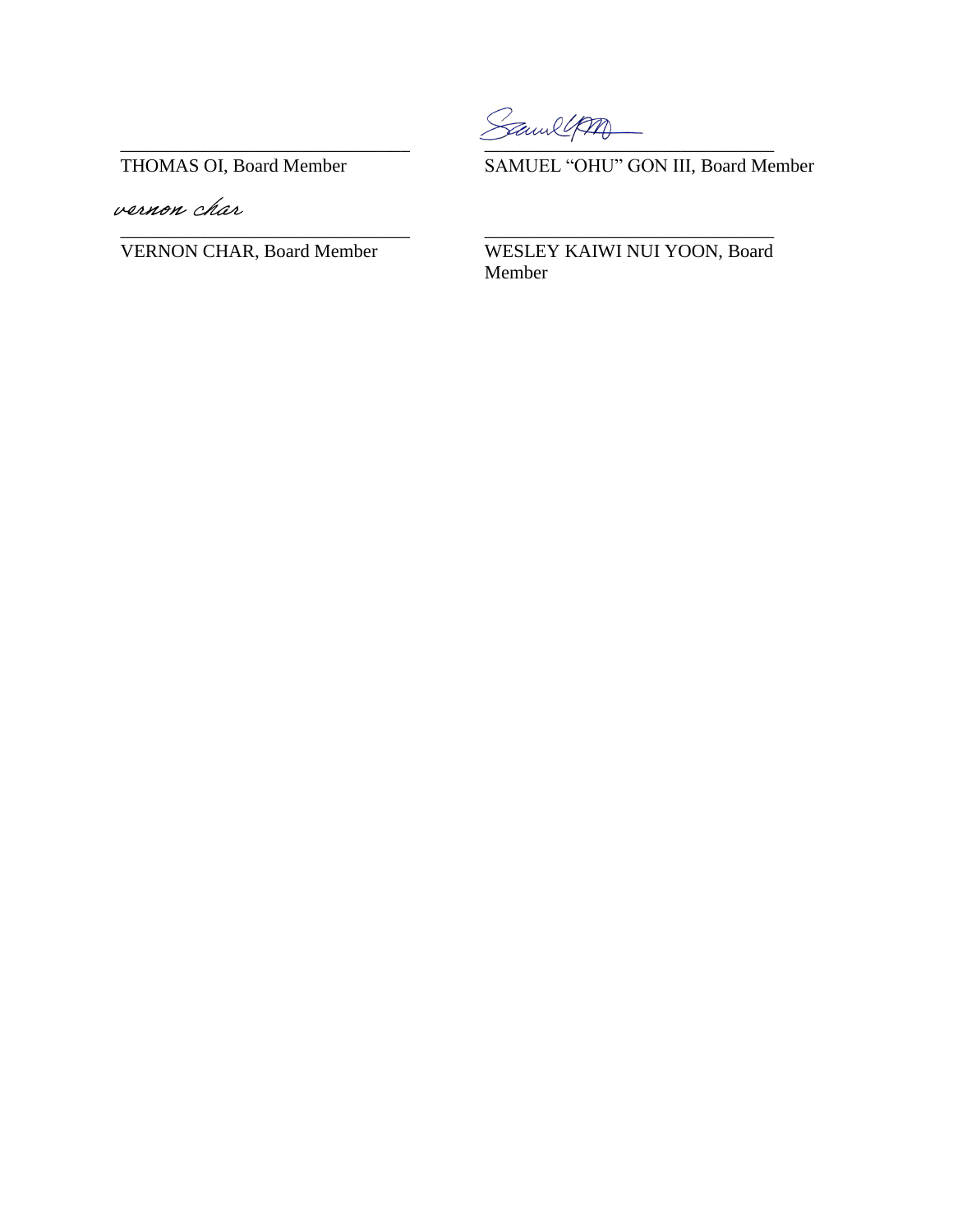# **CERTIFICATE OF SERVICE**

The undersigned hereby certifies that a copy of the following documents:

1. Minute Order No. 2, Dated <u>Nov 19, 2021</u>

Was duly served upon the following parties, by email, on \_\_\_\_\_\_\_\_\_\_\_\_\_\_\_\_\_\_\_\_\_\_, 2021:

Nov 19, 2021

Linda L.W. Chow Lauren K. Chun Deputy Attorneys General [Linda.L.Chow@hawaii.gov](mailto:Linda.L.Chow@hawaii.gov) [Lauren.K.Chun@hawaii.gov](mailto:Lauren.K.Chun@hawaii.gov) *Attorneys for the Board of Land and Natural Resources* 

Gary Y. Takeuchi Jesse K. Souki Associate General Counsel University of Hawai'i [gyt@hawaii.edu](mailto:gyt@hawaii.edu) [souki@hawaii.edu](mailto:souki@hawaii.edu) *Attorneys for University of Hawai'i, Hilo*

Lincoln S.T. Ashida Newton J. Chu Torkildson, Katz, Moore, & Harris [lsa@torkildson.com](mailto:lsa@torkildson.com) [njc@torkildson.com](mailto:njc@torkildson.com) *Attorneys for Perpetuating Unique Educational Opportunities (PUEO)* 

J. Douglas Ing Brian A. Kang Ross Shinyama Summer H. Kaiawe Watanabe lng LLP [douging@wik.com](mailto:douging@wik.com) [bkang@wik.com](mailto:bkang@wik.com) [rshinyama@wik.com](mailto:rshinyama@wik.com) [skaiawe@wik.com](mailto:skaiawe@wik.com) *Attorneys for TMT International Observatory, LLC*

Harry Fergerstrom [hankhawaiian@yahoo.com](mailto:hankhawaiian@yahoo.com)

Richard L DeLeon [kekaukike@msn.com](mailto:kekaukike@msn.com)

Mehana Kihoi [uhiwai@live.com](mailto:uhiwai@live.com)

C. M. Kaho'okahi Kanuha [kahookahi@gmail.com](mailto:kahookahi@gmail.com)

Joseph Kualii Lindsey Camara [kualiic@hotmail.com](mailto:kualiic@hotmail.com)

Cindy Freitas [hanahanai@hawaii.rr.com](mailto:hanahanai@hawaii.rr.com) William Freitas [pohaku7@yahoo.com](mailto:pohaku7@yahoo.com)

Maelani Lee [maelanilee@yahoo.com](mailto:maelanilee@yahoo.com)

Lanny Alan Sinkin [lanny.sinkin@gmail.com](mailto:lanny.sinkin@gmail.com) *The Temple of Lono* 

Kalikolehua Kanaele [akulele@yahoo.com](mailto:akulele@yahoo.com)

Tiffnie Kakalia [tiffniekakalia@gmail.com](mailto:tiffniekakalia@gmail.com)

Glen Kila [makakila@gmail.com](mailto:makakila@gmail.com)

Dwight J. Vicente [dwightjvicente@gmail.com](mailto:dwightjvicente@gmail.com)

Brannon Kamahana Kealoha [brannonk@hawaii.edu](mailto:brannonk@hawaii.edu)

E. Kalani Flores Flores-Case 'Ohana [08ef80@gmail.com](mailto:08ef80@gmail.com)

# [CERTIFICATE OF SERVICE CONTINUES ON FOLLOWING PAGE]